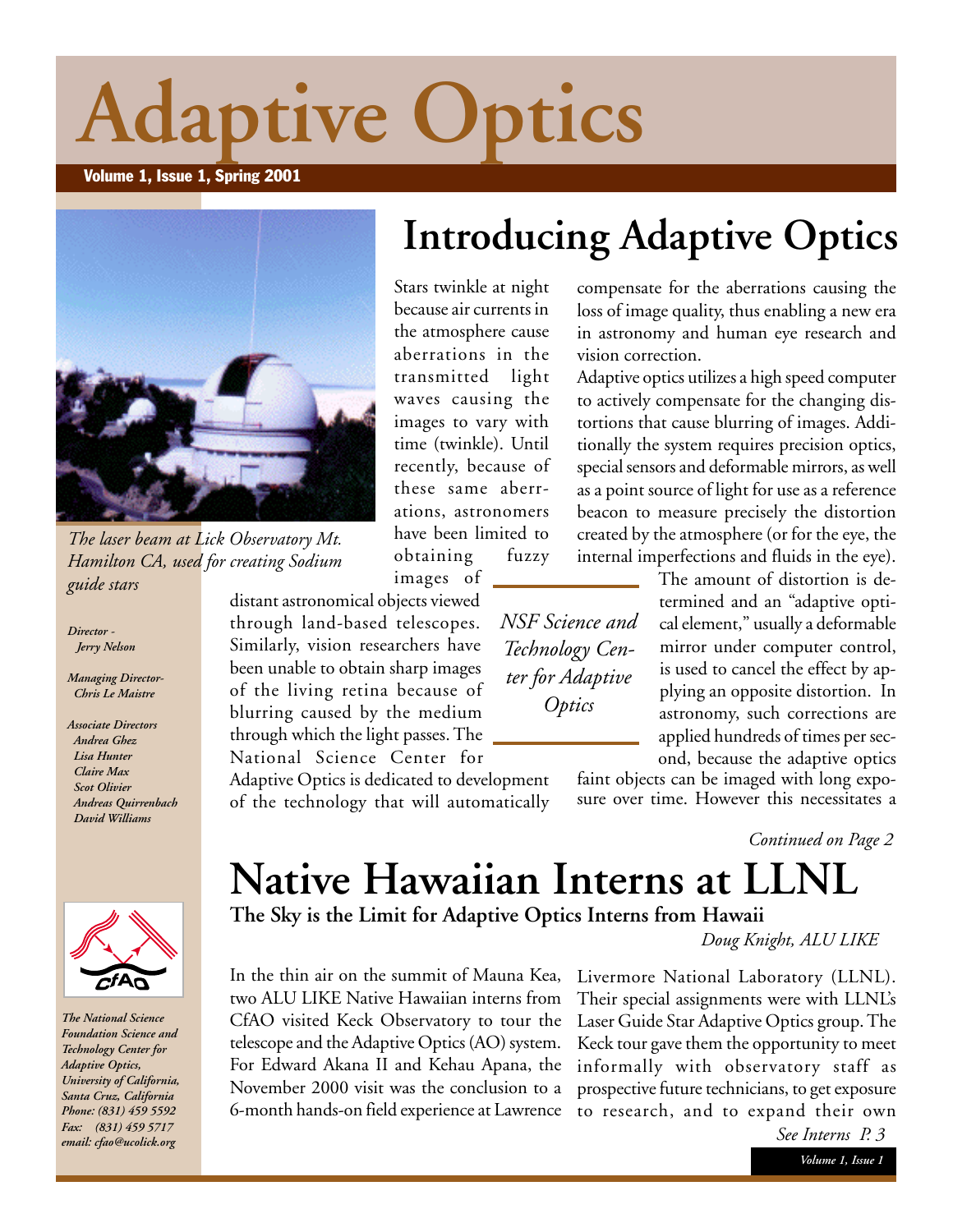

## **Introducing Adaptive Optics**

bright "reference beacon" nearby the faint object to enable the AO system to analyze and correct for atmospheric effects. This beacon can be a bright natural guide star located in close proximity to the faint system being observed, or an artificial "bright star" created by using a laser beam that causes sodium ions in an upper atmosphere layer to flouresce. The



*Living Human Retina A. Conventional Optics B. With Adaptive Optics Courtesy Austin Roorda* photo on page one shows the laser beam at the Lick Observatory, Mt. Hamilton, California.

A current major drawback is that adaptive optics corrects only for a small patch of atmosphere at the center of the telescope's field of view – that through which the guide beacon light travels. However, the "faint object" being studied is at a slightly different viewing angle. The pockets of

atmospheric turbulence are small enough that such a slight change in viewing angle could mean a whole different pattern of distortions than those for which corrections are being made. Nevertheless, despite this limitation and while improved techniques are being considered, current AO systems have yielded high quality images rivaling those obtained by the Hubble space telescope.

Relative to Space Telescopes, land based AO telescopes are larger and much less expensive

AO *promises to provide new tools for the diagnosis of eye disease, as well as improving corrections to vision*

to build and operate. For comparison "Hubble" cost roughly twenty times more to build and launch than the land based Keck Adaptive Optics telescopes, yet Keck has 20 times the light gathering area and potentially — 4-5 times better resolution. This is not to say that space based telescopes have been rendered obsolete. There are certain wavelengths which cannot be measured from land based AO telescopes and in fact, the two systems are complementary.

The AO used for vision systems is very similar to that in astronomy. The point light source (reference beacon) is a laser beam reflected off the retina and distortions in the wave front caused by the eye components are detected and compensated for by a deformable mirror or some other "adaptive optical element". AO promises to provide new tools for the diagnosis of eye disease - see figure, as well as improving the correction of vision via laser surgery and contact lenses.

The Center for Adaptive Optics, is headquar-

tered at the University of California Santa Cruz (UCSC). It was established in 1999 by a \$20 million, five-year grant from the National Science Foundation's Science and Technology Centers Program. The Center conducts research, educates students, develops new instruments, and disseminates knowledge about adap-

tive optics to the both the scientific community and public. The Center is a consortium of eleven institutions - research universities and a national laboratory. It interacts with over 20 partner institutions located throughout the U.S. The Center's administrative headquarters is currently being built on the UCSC campus and will house faculty, visiting scientists, and administrators. A state-of-the-art videoconferencing facility is planned that will enable direct communication with center affiliates located anywhere in the US.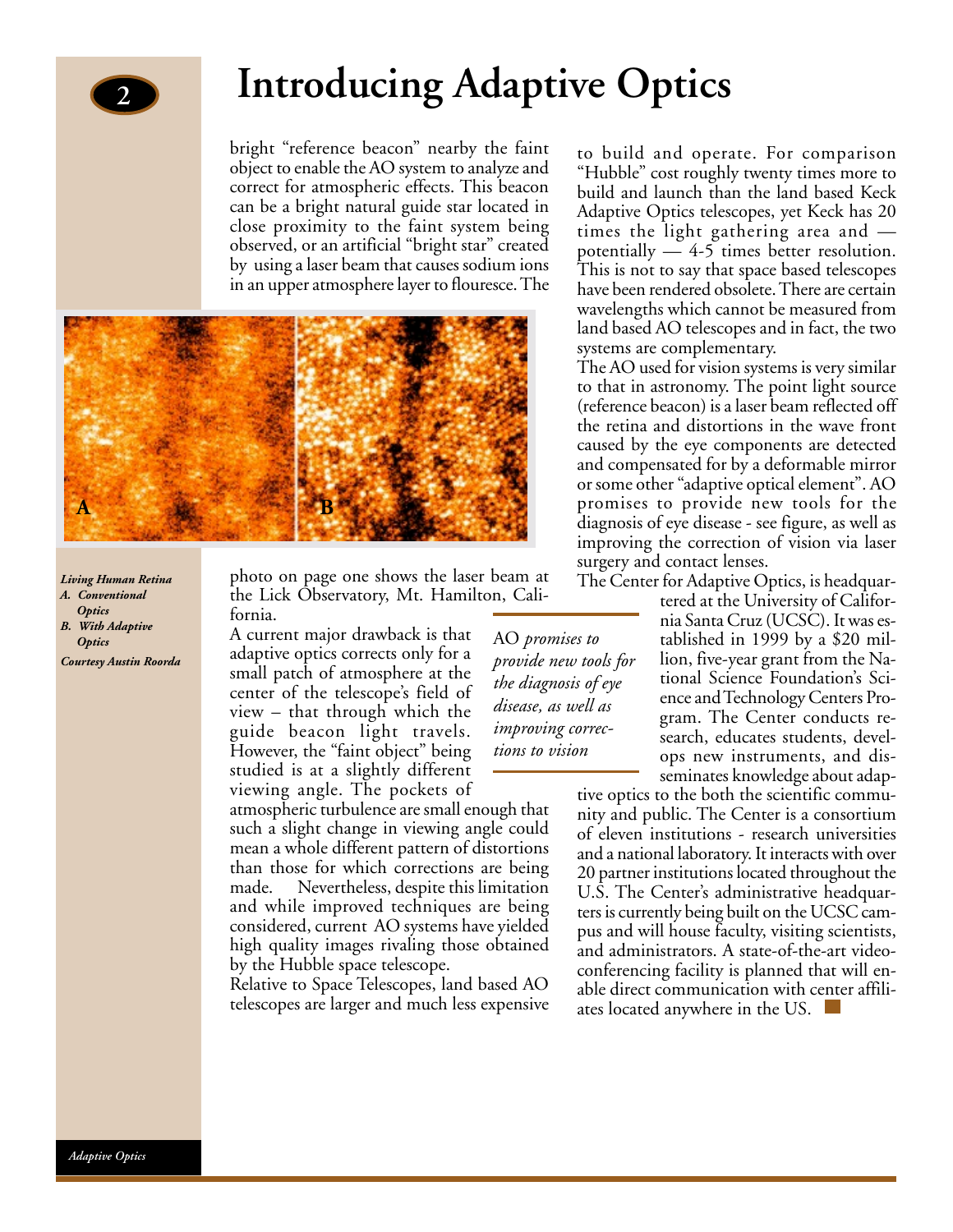# **Interns from Hawaii**

educational horizons.

These field assignments are part of an internship program sponsored by the CfAO with assistance from LLNL. The program, now in its second year, is integrated with other CfAO activities through LLNL's Claire Max. Marjorie Gonzalez at LLNL is the founder and manager of the program, in coordination with this correspondent, Doug Knight of ALU LIKE, Inc.

ALU LIKE, Inc., the name means "working together", serves Native Hawaiians by providing vocational education, training, and employment. The agency assists participants to gain social and economic self-sufficiency using an approach grounded in traditional Hawaiian values and culture. The correspondent is employed by ALU LIKE. He does the recruiting and screening for future CfAO interns in Hawaii and help to find them on-

the-job training opportunities upon their return to the island. In addition, he has researched the role of technology in Native Hawaiian culture and developed a presentation showing the high respect that was historically accorded to new technologies by cultural leaders in the Hawaiian community.

*Preparing Versatile Technicians:* The CfAO's project with ALU LIKE aims to



provide Native Hawaiians with hands-on field experience, build technical skills, and mentor interns to prepare them for technician positions in scientific research and development environments. Upon completion of the in-

> ternship at LLNL, the project links them to on-the-job training positions in Hawaii and encourages them to further their college education. The overlapping mission between ALU LIKE, the CfAO, and LLNL is to promote high tech careers for Native Hawaiians, enabling their full participation in the

technical workforce in Hawaii and its astronomomical observatories.

> Trainees are required to complete a "versatech" core training course before commencing field work. The "versatech" core training provides basic knowledge skills in a range of technologies and certifications, including fiber optics and category 5 cable fabrication and installation, AUTOCAD 2000

*Claire Max, Associate Director for Technology CfAO and Lisa Hunter Associate Director for Education and Community Partnerships visit Keck Observatory with the Interns.*

**3**

*Author Doug Knight, ALU-LIKE and XXXX reflecting at the Keck Observatory*

*Adaptive Optics*



*These field assignments were part of*

*an internship program sponsored by the CfAO*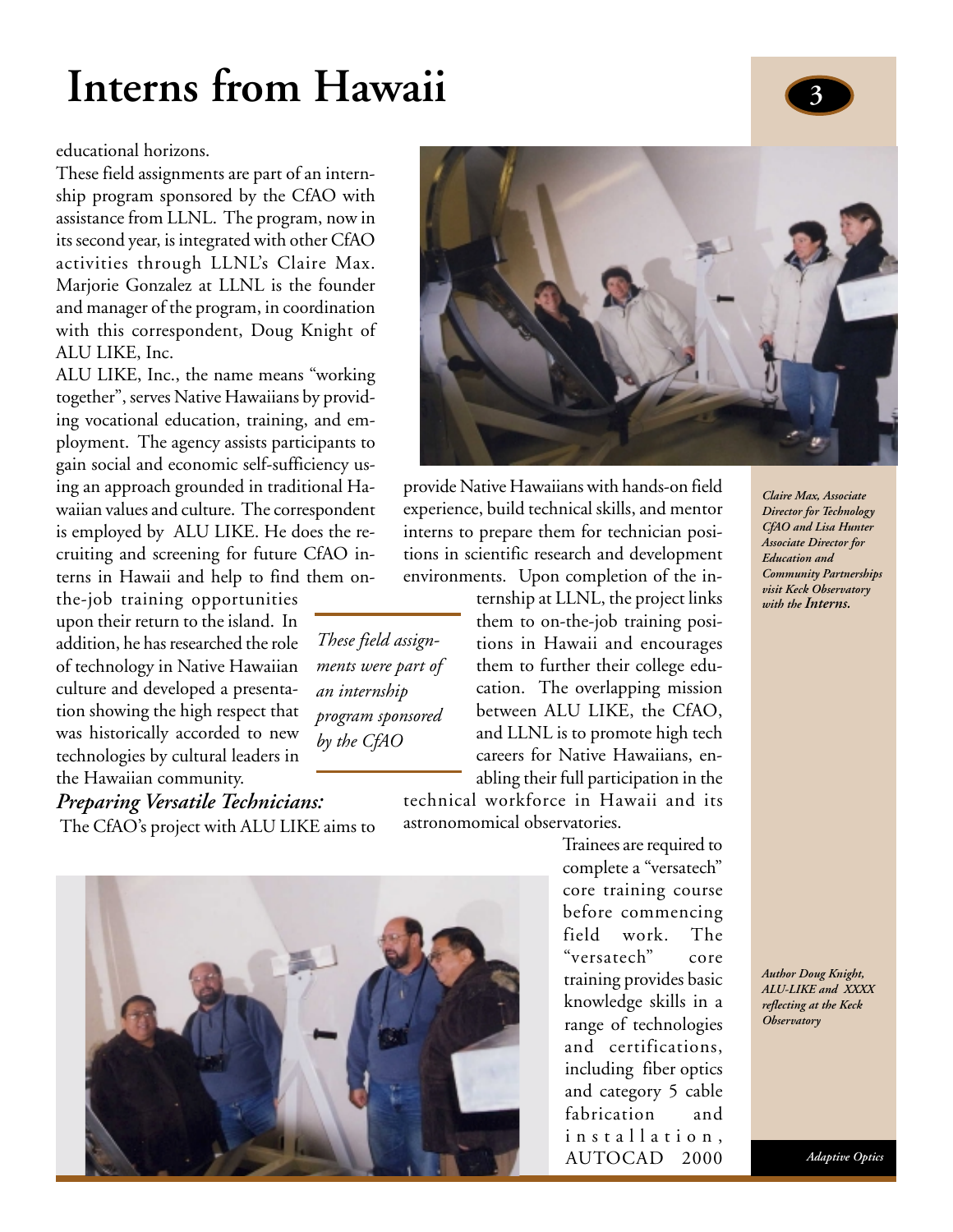

# **Interns from Hawaii**



**Kahau Apana**

computer design, machine shop, and use of various electro-mechanical, opto-mechanical, and electro-optical equipment. It also gives them practice in using database, spreadsheet, and graphic applications. They are required to keep a journal and provide regular reports to Marjorie Gonzalez on their progress and impressions. The later field experience provides the AO interns with hands-on skill electronic component building experiences, using one-on-one mentoring by the scientists and technolo-gists within LLNL.



**Kahau and Ed ay work**



**Ed Akana**

**Adaptive Optics**

*Interns' Assignments:* After completing this core versatech training, each intern worked at special assignments under mentors on projects related to adaptive optics.

Telescope at  *I have gained*  $L$  i  $c$ Observatory. Ed Akana, *goals.* from Papakolea Hawaiian Homestead in

for the Shane

urban Honolulu, came to LLNL as a student attending Honolulu Community College's

Computer Electronics Networking Technology Program. His special project involved assisting the LLNL AO team by researching, evaluating, selecting, and programming a hardware platform for an intelligent camera system that operates laser correction instrumentation. He defined an embedded system that would interface with the metrology system and presented his evaluation to the AO team, which approved and adopted his recommendation. Ed then assisted with developing the application for

this system that corrects the image of the laser created guide star used to correct upper atmosphere distortions for telescopes using AO systems.

Kahau Apana, from Nanakuli, Oahu, came to his CfAO internship with four years of high school electronics, and a year of experience as a classroom Education Assistant to his former high school electronics teacher. Kehau's assignment involved improving the adaptive optics bench mounted to the Shane telescope at Lick Observatory. He assisted in integrating three Galil motor controllers with serial cable connections, allowing fewer commands to initialize movement of the Filter Wheel Controllers. This project involved disassembly and reassembly of the very compact AO bench, that necessitated approximately a month's effort. Kehau also designed and

manufactured two power supplies for four actuator motor controllers. Working with the AO team, he honed his machine tech and electronics skills as he learned to cope with evolving design specifications and delays in arrival of parts. Both Ed and Kehau assisted with astronomy observation runs using the AO system at Lick Ob-

servatory, Mt. Hamilton CA.

During the 6 month internship at LLNL, Ed remained enrolled at Honolulu Community College and earned cooperative education credits for the field experience. Upon his return to Hawaii, Ed resumed his final semester at HCC, CENT program and will subsequently commence a six month on-the-Job training position. Ed says that he gained a wide range of technical skills, exposure to the latest technology developments, and a clear perspective on the field of study that he intends to pursue for his bachelor and graduate degrees in Information & Computer Science and Electrical Engineering. One of

*confidence in the pursuit of my Ed Arkana*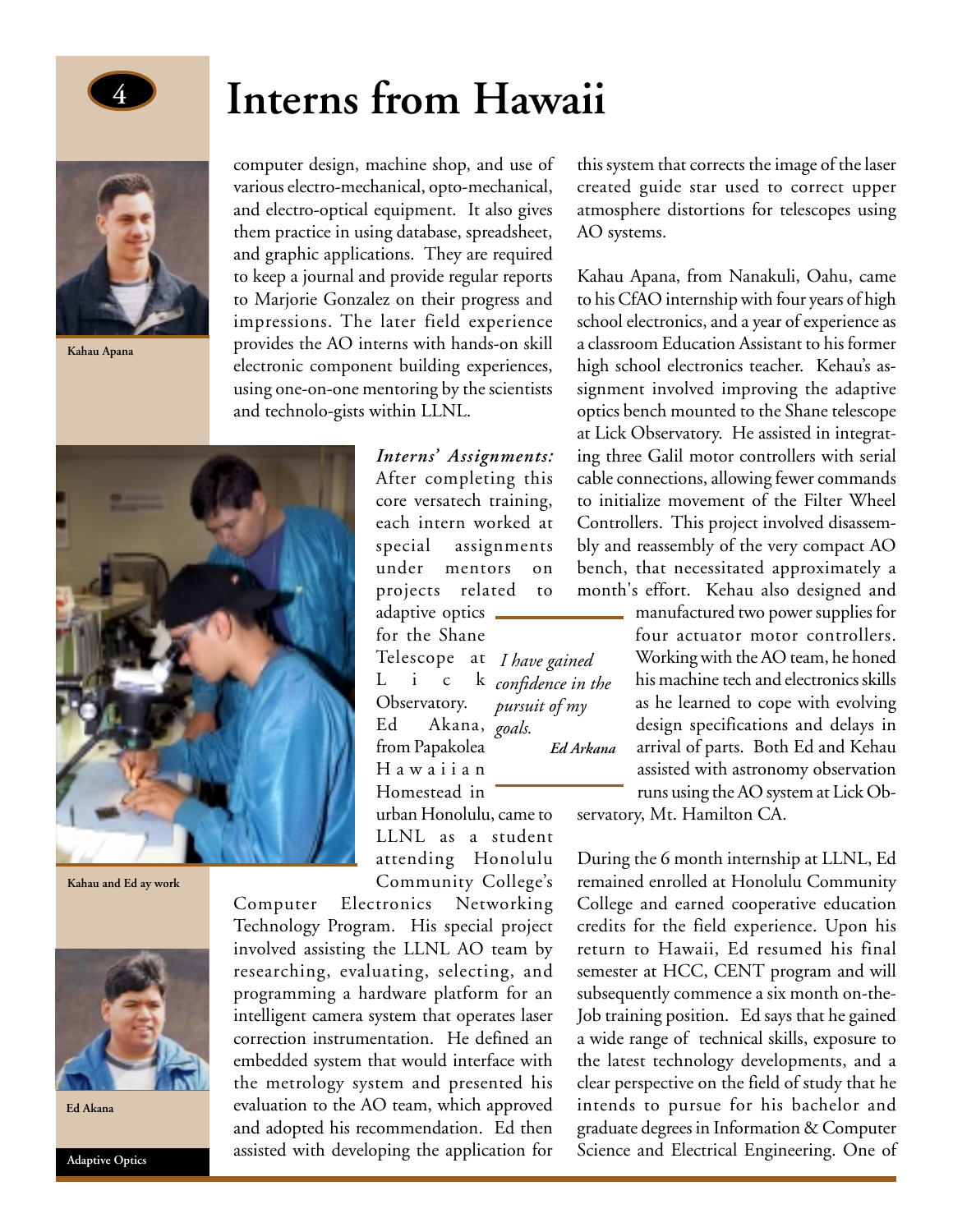# **Interns from Hawaii**

the goals of the internship project is to clarify career choices.

#### *Ed Akana says:*

"*My experience was something that I could not have fathomed before. I have gained confidence in the pursuit of my goals, and now have the* *ambition to attain a BA in Computer Science and a MS in Electrical Engineering after completing my AS degree. Perhaps the greatest assets to the field of Adaptive Optics are the people engaged in the success of this technology. My future successes through out my life will be attributed to these same people*."

# **People and Profiles**



### **The Director**

Dr. Jerry Nelson has been the Director of the Center since its inception in November 1999.

 He is actively involved in the design

**Jerry Nelson**

of future giant telescopes. He is the Keck Observatory Scientist, having been involved with the design of the two Keck telescopes. He is also involved in the adaptive optics system being used and developed at Keck.

**Managing Director** - Dr. Chris Le Maistre



**Chris Le Maistre**



**Claire Max**

joined the Center in July 2000. He was previously with the Science and Technology Center for Superconductivity in Illinois. His background is in Materials Science

#### **Associate Director**-

Dr. Claire Max led Lawrence Livermore'sLaser Guide Star Project, whose goal is to demonstrate the feasibility of laser guide stars and adaptive optics for improving the resolution of ground-based astronomical telescopes. Dr. Max is the Theme Leader for Theme 2- Adaptive Optics for Extra Large Telescopes.

**Associate Director, Education and Human Resources -** Lisa Hunter joined the Center in September 2000. Lisa has a Master of Science Degree in Chemistry. She has been at UC Santa Cruz since 1988 and worked for a number of years in science and education outreach , particularly with under-represented students in Community Colleges and High Schools.

**Research Specialist -** Dr. Julian Christou is a senior researcher at the Center. He is an expert in processing techniques for image enhancement - specifically deconvolution routines. Prior to joining the Center in August 2000, Julian was a scientist working at the Airforce Research Laboratory Starfire Optical Range (SOR), Kirtland Airforce base, Albuqueque, New Mexico

**Financial Analyst** - Chris Hardy joined the Center in October 2000. He was previously with the Capital Guardian Trust Company, Brea, CA. as a Staff Accountant.He has a B.A. degree form UC Irvine.



**Lisa Hunter**



**Julian Christou**



**Chris Hardy**

**Adaptive Optics** *Adaptive Optics*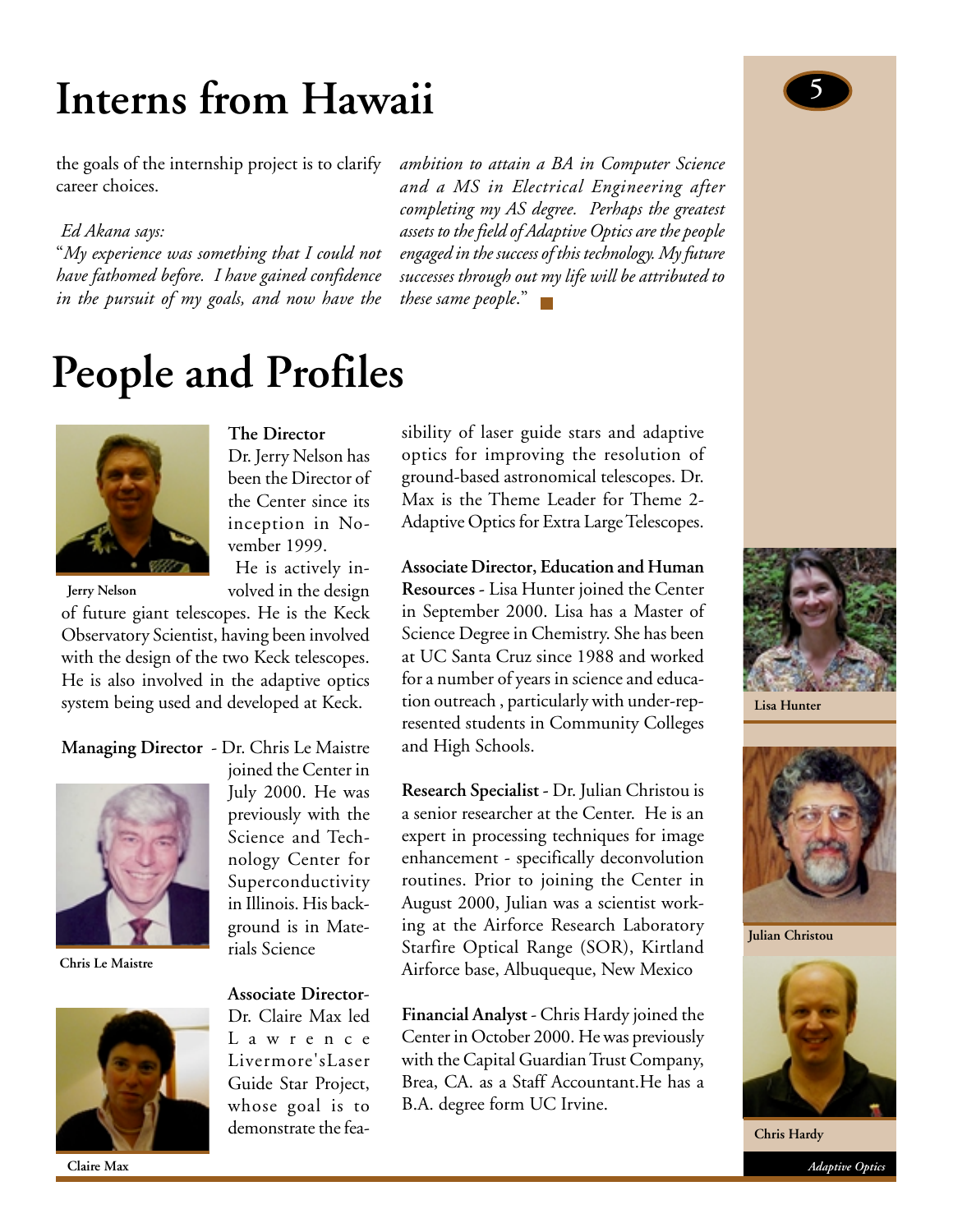



**Jerry Nelson**



**Paula Towle**



**Adaptive Optics Naeyli Cruz**

### **From the Director**

On November 1<sup>st</sup> 2000, the Center for Adaptive Optics had its first anniversary. As with most new Centers, the past year had its moments of success and frustration. Putting together a strong management team and infrastructure proved to be difficult and time consuming but was successfully accomplished and I'm very pleased with the outcome. The Center for Adaptive Optics is now well into its second year and researchers are being encouraged to develop collaborative projects with other scientists or groups of scientists within the Center. We believe that our recent reorganization of research projects fromgoal to theme mode will assist this transition.

Our research results both in astronomy and vision science continue to be outstanding. A unique aspect is the bridge the Center creates between scientists in the two disciplines and our challenge lies in making this an exciting and productive union or, as our friends at the National Science Foundation express it, "Making the sparks fly". The latter is happening in the MEMs research area, where the results to date have exceeded expectations both in the deliverly dates of compact MEMs devices for Adaptive Optics and the level of interaction between vision scientists and astronomers. Center astronomers who are familiar with post processing techniques to enhance image contrast are collaborating with vision scientists in applying these to images of the human retina obtained by adaptive optics.

Center astronomers continue to gain recognition within the community for the quality of their research and the technology associated with Adaptive Optics. The development of lasers for use with laser guide stars continues as does that of coronagraphs. Early studies of the requirements for Extra Large Telescopes are also on the research agenda. The research and Adaptive Optics enhanced images obtained by many of our astronomers in their observations were featured in the November  $14<sup>th</sup>$  issue of Time magazine in an article "Beyond Hubble".

*In summary,* the Center's purpose as described in its mission statement is "To advance and disseminate the technology of adaptive optics in service to science, health care, industry, and education." We have had a good start in our first year and will continue to work towards this objective in coming years.

### **People and Profiles (cont.)**

**Office Manager -** Paula Towle has been with the Center since its inception. She manages the office and is the first point of contact for researchers from the other sites. She is central to the organizing of "Center" workshops and conferences both on and off the Santa Cruz campus.

**Assistant to the Office Manager** - Nayhieli Cruz was confirmed in this position in October 2000. She is completing a second Associate Degree at Cabrillo Community College, majoring in Business and intends to continue her studies at San Jose State University.

### **Themes (Continued)**

### **Theme 4: Compact Vision Science Instrumentation for Clinical and Scientific Use**

Ophthalmic AO systems have been demonstrated in the laboratory for scientific research. The next horizon is to engineer compact, robust AO systems for use in clinics as well as scientific laboratories. These systems will be developed in cooperation with the MEMs efforts at the Lawrence Livermore laboratory, in particular and other associated CfAO institutions. The longterm goal is to commercialize a compact

*Continued on Page 8*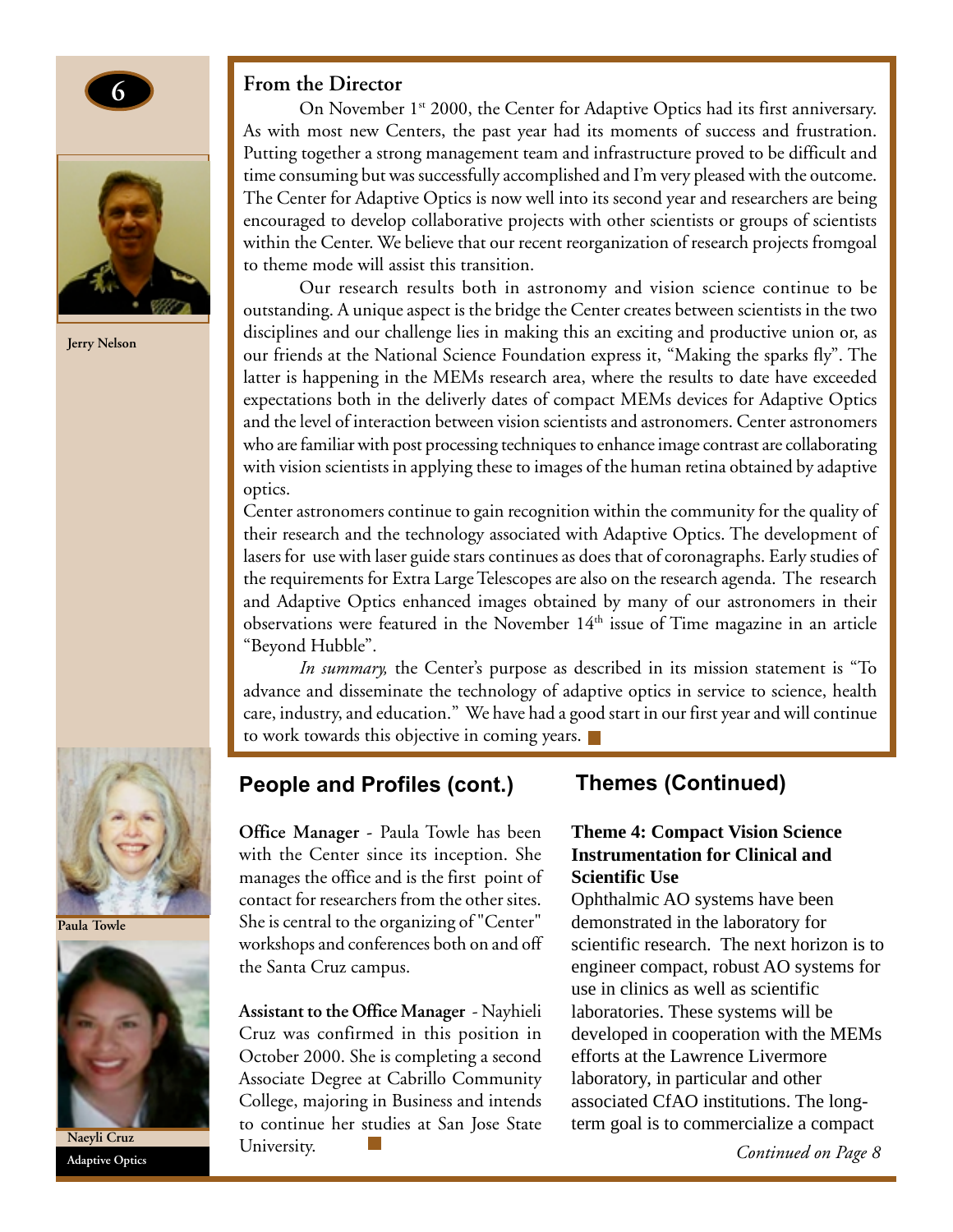### **Theme 1: Education & Human Resources**

Education and Human Resources (EHR) spans all Center activities and includes formal education, informal education, professional training (workshops, summer schools, short courses, etc.) and activities focused on increasing the diversity of the Center. EHR focuses its efforts on two areas (1) funding EHR programs and projects, and (2) developing and supporting opportunities for all Center scientists to contribute to EHR goals. These two mechanisms often overlap and merge, taking advantage of the extensive resources of the Center and the specific skills and talents of individual members.

### **Theme 2 - AO for Extra Large Telescopes (ELTs):**

Motivation: The highest recommendation of the NAS Astronomy and Astrophysics Survey Committee (2001) was the design and construction of a ground based 30-m telescope, equipped with adaptive optics (giant segmented mirror telescope, or GSMT). Developing an adequate adaptive optics system for this will be extremely challenging and require developments in most technical areas of adaptive optics. Making a major contribution towards achieving this national priority is a natural and suitable objective for the CfAO. The benefits of multi-conjugate adaptive optics include widening the diffraction-limited field of view and achieving near-complete sky coverage with laser beacons (by overcoming the cone effect). While the ultimate implementation of a multiconjugate adaptive optics (MCAO) system for a 30-m telescope will require both time and resources beyond the scope of the CfAO, we believe that we can implement the crucial steps needed for its successful implementation.

### **Theme 3: Extreme Adaptive Optics (eXAO) enabling ultra-high-contrast astronomical observations**

Motivation: The eXAO theme is scientifically driven by the need to achieve high-contrast imaging and spectroscopic capabilities to enhance the detection and characterization of extra-solar planetary systems and their precursor disk material. By improving image quality, eXAO systems enable faint objects to be detected close to bright sources that would otherwise overwhelm them. This is accomplished both by increasing the peak intensity of pointsource images and by removing light scattered by the atmosphere and the telescope optics into the "seeing disk". This combination of effects can dramatically improve the achievable contrast ratio for astronomical observations. The primary goal of this theme is to catalyze the development of the next generation of highorder adaptive optics systems in order to achieve unprecedented capabilities for highcontrast astronomy. This will require activities in eXAO system design along with the design of instruments, such as coronagraphs, optimized for high-contrast observations. Additional crucial activities include the development of new simulation capabilities for eXAO systems and instruments, along with better characterization of the performance existing high-order AO systems, and the development of new technologies in high-order wavefront correction devices, such as MEMS deformable mirrors, and in wavefront control system algorithms and architectures. Ongoing scientific utilization of highcontrast observational capabilities and development of data processing techniques optimized for high-contrast observations are also critical activities for this theme. There are likely to be many cross cutting issues with Theme 2.

*Continued on Page 6*